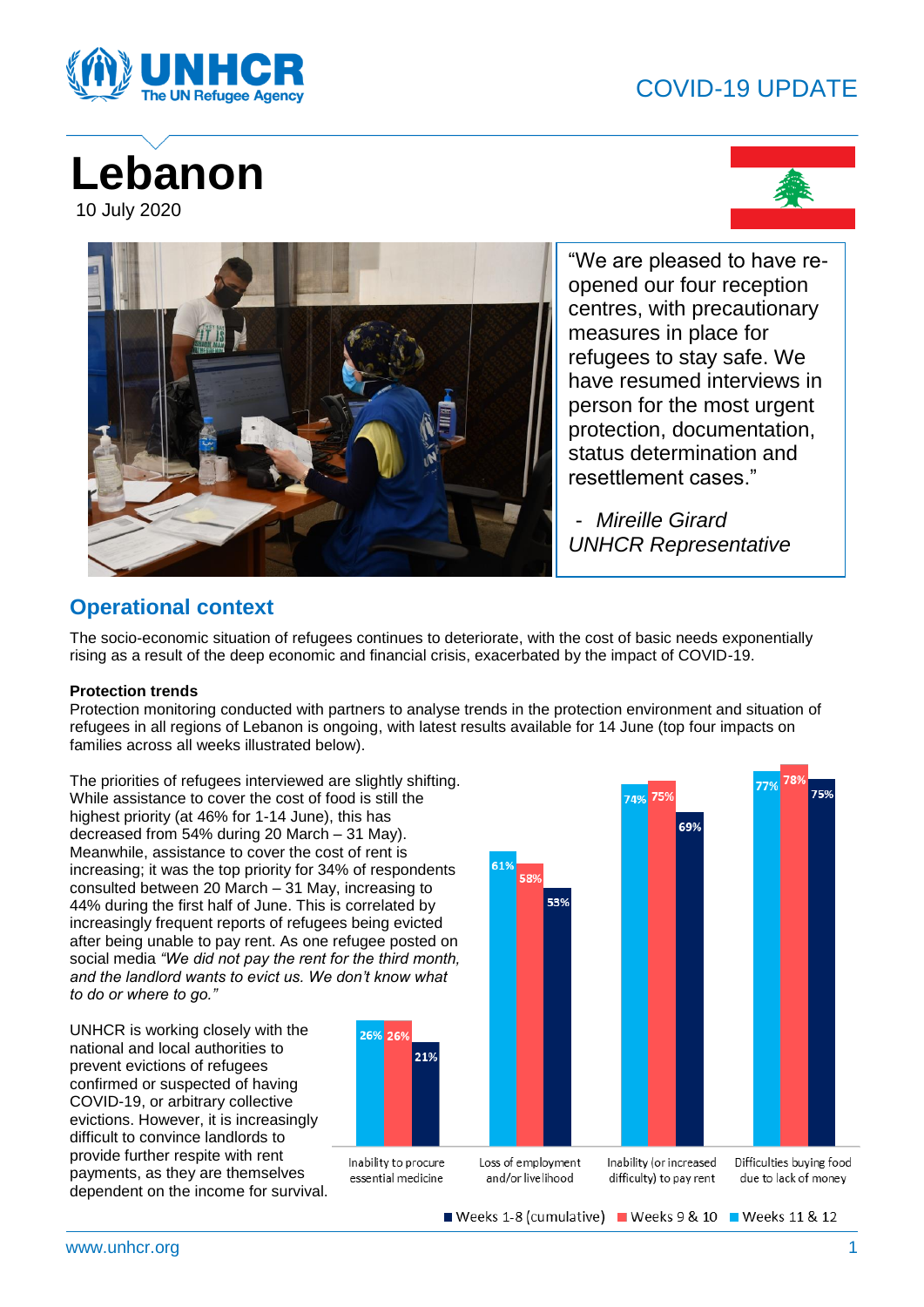

### **Voices of refugees**

Refugees continue reaching out to UNHCR via various channels to communicate their desperate situations and request assistance. Below are a few of the thousands of messages received by UNHCR in recent months:

*"Maybe because I am an adult man and supposed to be my family's breadwinner but I cannot find jobs, I was evicted from our home because we could no longer afford the rent, now I don't have 1,000LL to buy a bag of bread for my children. What am I supposed to do and where am I supposed to go."*

> *All refugees are facing the same struggle including the adult men that are known to be traditional income providers knowing that most of the refugee men are struggling to find jobs and that have become double burden on their families: 1) causing exclusion from assistance; 2) relying on their women and children to provide for them.*

*Those who receive WFP and UNHCR assistance for one year at least, their financial situation and coping mechanism is supposed to improve, why don't you then help others in the next round that are not benefiting from any type of assistance?*

### **Key developments**

#### **Positive COVID-19 cases**

As of 10 July, 125 Syrian refugees are confirmed to have tested positive to COVID-19, of whom one has died from the virus. These cases have been identified in urban areas through contact testing, where clusters of cases have been found among the local population.

#### **Isolation capacity**

Efforts to expand capacity for isolation are ongoing. UNHCR is supporting 11 of the L3 isolation facilities approved by the GOL, including 7 municipal facilities. Works are ongoing at 4 of these sites (Al Hayat Health Centre in Bekaa, Dalia Company in Baalbek-Hermel, Maraad Hotel in North and Al Aziz in Akkar Governorates), and 2 are functional (Tal Hayat isolation centre in Akkar and Makassed School in Bekaa Governorates) with operational capacity to host 89 COVID-19 infected persons in need of isolation outside their home to date.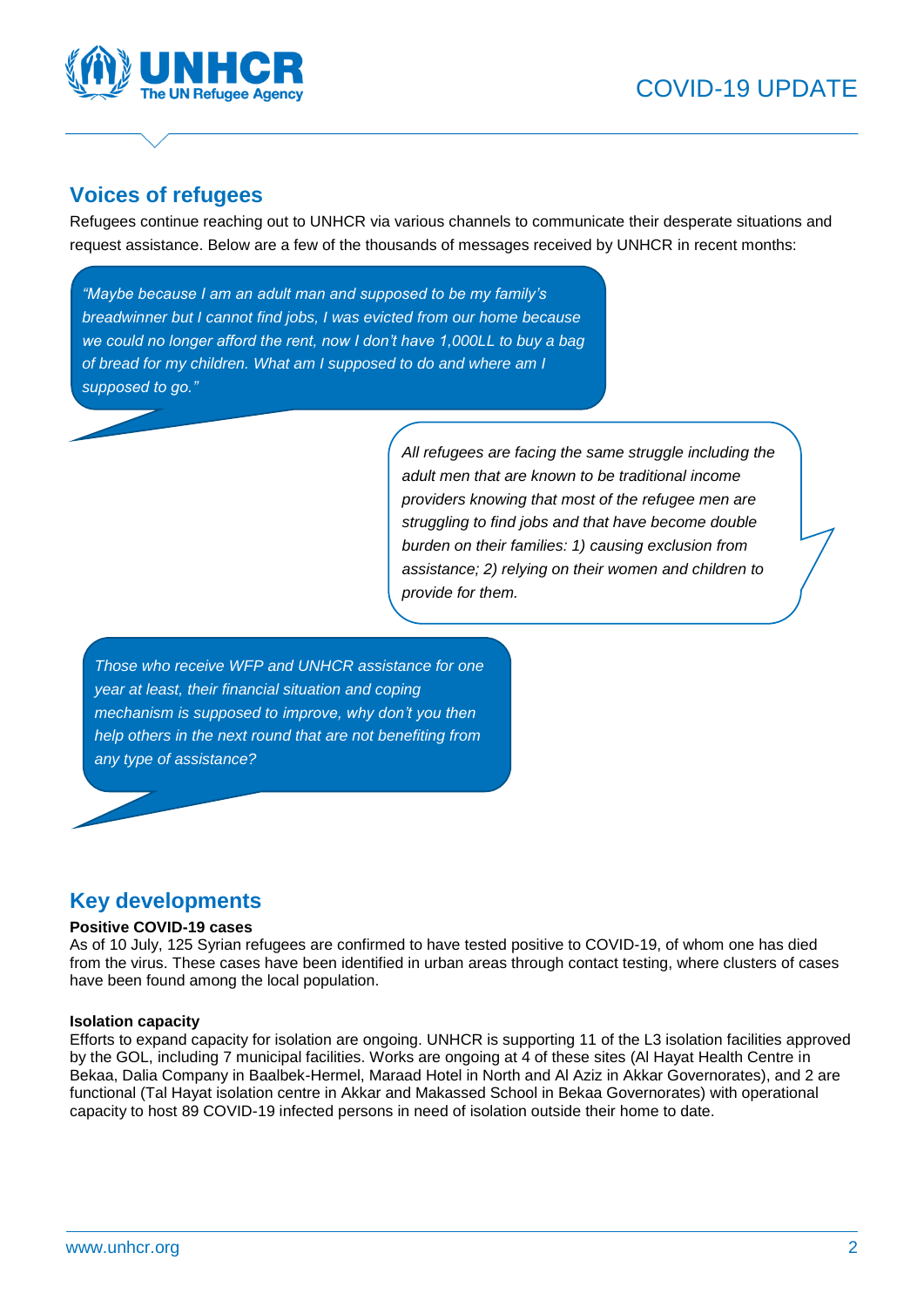

# COVID-19 UPDATE

#### **National testing campaign**

The UNHCR-supported polymerase chain reaction (PCR) testing campaign in informal settlements and collective shelters was completed on 26 June. In total, 3,599 samples were tested in 147 sites across the country. All test results have been negative. Chart to right shows breakdown of tests conducted.

#### **Hospital expansion and provision of equipment**

As part of UNHCR's support for the expansion of hospital capacity for treatment, a first phase of extension works is completed in Halba (Akkar) and Tripoli governmental hospitals. The delivery and installation of medical equipment (including ventilators, patient beds, emergency trolleys, and other medical furniture) started on Monday, 6 July in the completed expanded structures. Total added capacity to date at these two hospitals is 95 hospital beds and 6 ICU beds. The rehabilitation of a 72-bed capacity ward in RHUH is also completed.



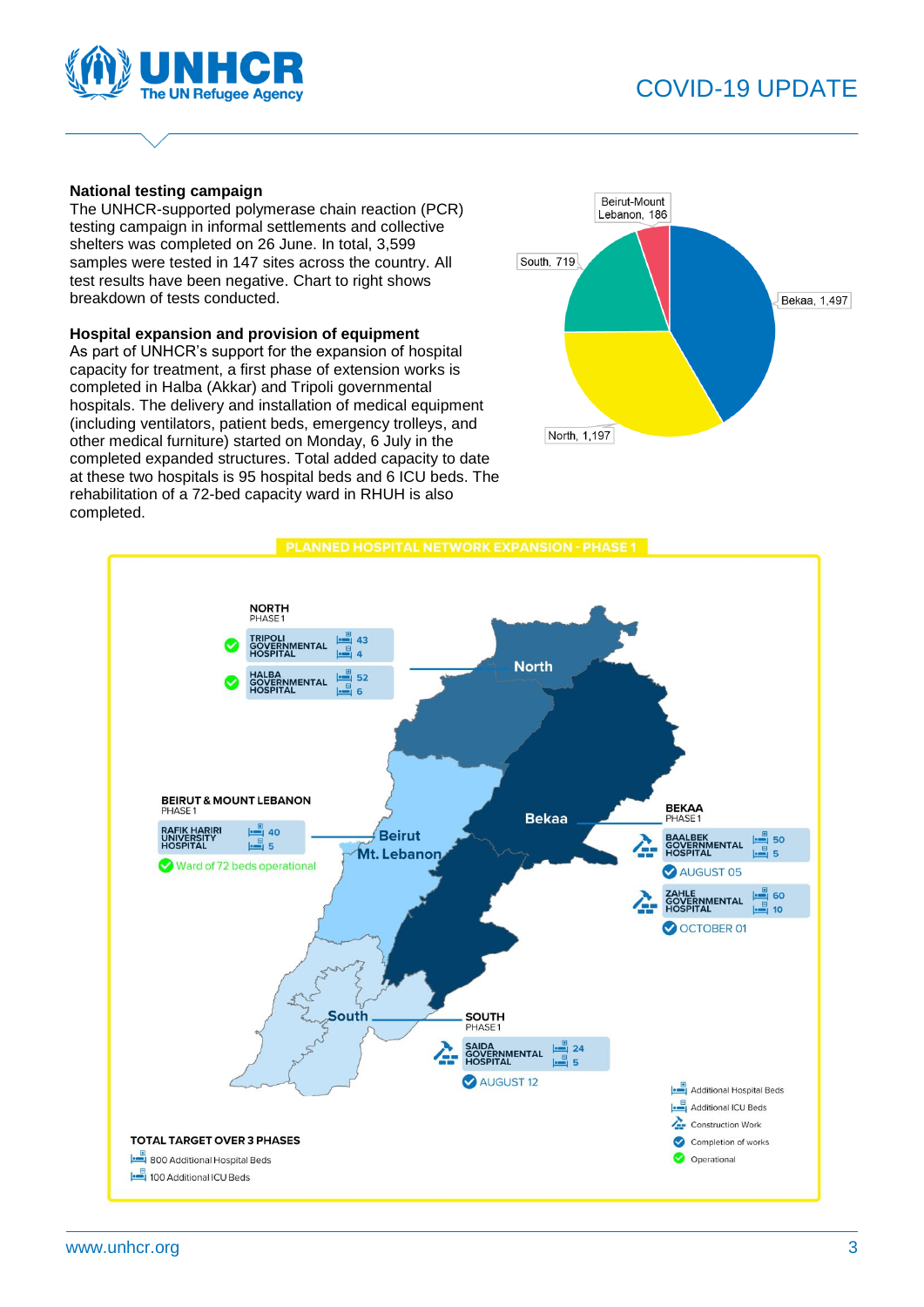

### **Key Figures**

- **As of 10 July, 125** positive COVID-19 cases among Syrian refugees, including one death.
- **6,529** refugees and **650** UNHCR and partner frontline staff trained on COVID-19 awareness.
- **450** refugees with medical background mobilised as **community health volunteers.**
- **Site community groups to support isolation** procedures established in more than **1,600 informal settlements** so far.
- **More than 345,000 refugees in overcrowded settings** reached with hygiene promotion and materials (100% of the IS and CS population)
- **10,000 shelter kits in stock** for Level 2 isolation in informal settlements.
- **2 UNHCR-supported Level 3 isolation facilities** are operational, with 4 under preparation.
- **MoPH COVID-19 hotline capacity expanded** with **10** additional operators (trained nurses) and technical equipment.
- Expansion and rehabilitation works are completed at **3 public hospitals** for additional capacity of 95 hospital beds and 6 ICU beds to date.
- The first round of in-kind distribution of **10,000 food parcels** has been completed.

### **Story from the field – "We need soap now more than ever"**

Midia Said Sido, a Syrian refugee from Aleppo living in Southern Lebanon, makes soap so that her children and others living in her community can wash their hands regularly and reduce the spread of the virus. "We need soap now more than ever," she says.

Back in Aleppo, Midia used to watch her parents boil ingredients to make the region's renowned laurel soap. Through a course offered by UNHCR in Lebanon, she learned how to use a cold process to make soap at home. When asked if she would like to contribute to coronavirus prevention efforts by producing medical soap, she quickly agreed and joined an online training session.

"It's something good for me, and it can benefit other people too," she says. "I would like to teach other women how to make it."



### **Social media highlights**

Recent social media highlights have included:

- A [message](https://twitter.com/UNHCRLebanon/status/1277639715466797056?s=20) from the High Commissioner Filippo Grandi at the fourth Supporting Syria and the Region conference in Brussels on 30 June (**Canadianal**); and
- A video highlighting the UNHCR-supported hospital expansions currently underway ( $\blacksquare$  [Arabic](https://twitter.com/UNHCRLebanon/status/1278312650074517506?s=20) & [English\)](https://twitter.com/UNHCRLebanon/status/1278300144350441472?s=20)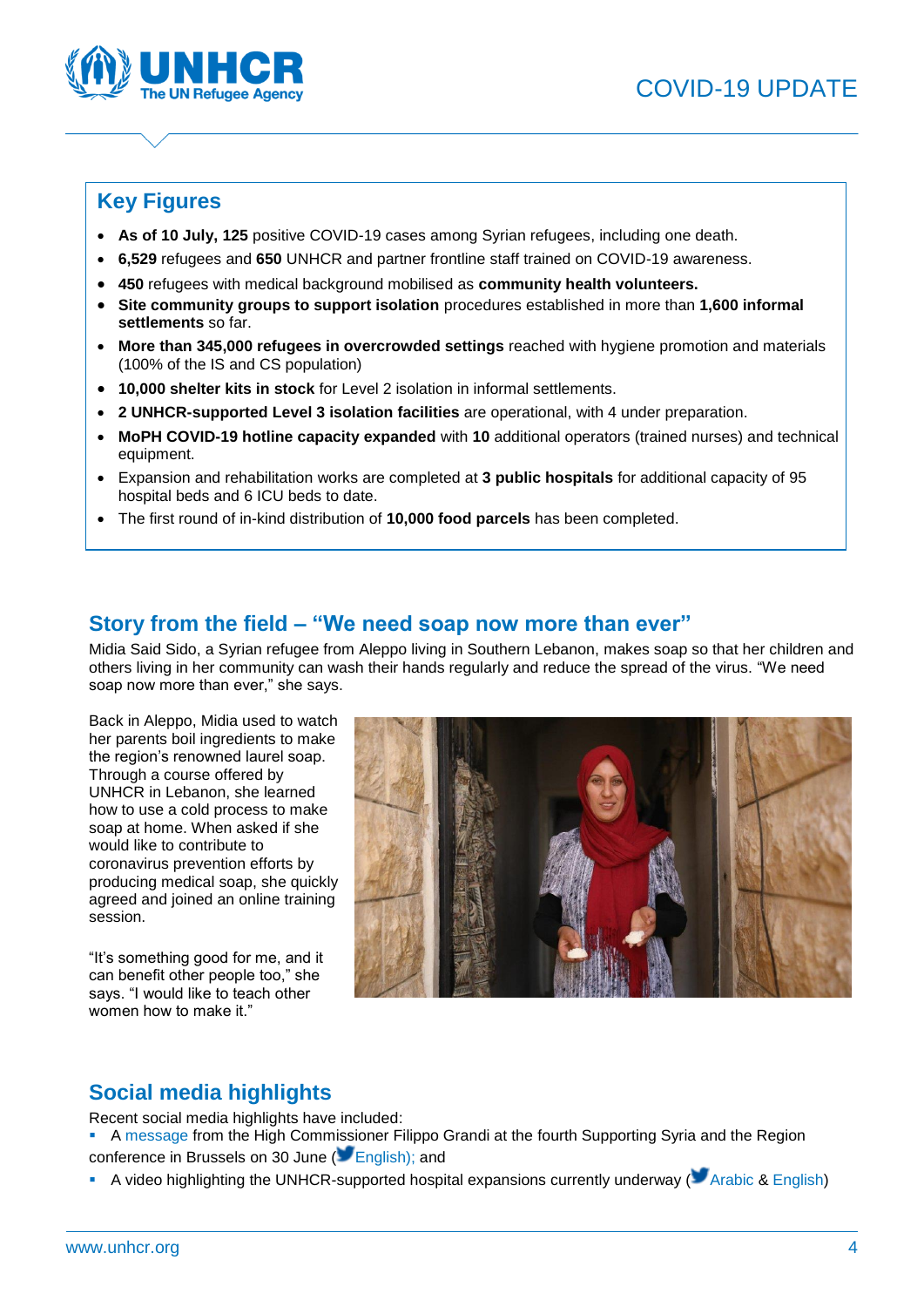

# COVID-19 UPDATE

#### UNHCR Lebanon

"The international community must come together with sustained and predictable support for Syrian refugees and the countries and communities in the region that have generously hosted them for years."

Says HC @FilippoGrandi #SyriaConf2020

Read more:



UN chiefs urge sustained support to Syrians and the region ahead of fourth Brus.<br>NEW YORK/GENEVA – On the eve of the fourth Supporting Syria and the Region<br>conference in Brussels 30 June, the United Nations urged internati  $\mathcal Q$  unhcr.org

7:27 PM - Jun 29, 2020 - Twitter Web App



#### **Don't miss**

- [UNHCR Lebanon COVID-19 response dashboards](https://www.unhcr.org/lb/wp-content/uploads/sites/16/2020/07/UNHCR-Lebanon-COVID-19-Response-Dashboards-June-2020.pdf) June 2020
- [UNHCR Middle East and North Africa COVID-19 Emergency Response Update](https://data2.unhcr.org/en/documents/download/77428) July 2020
- [UNHCR COVID-19 Situation](http://reporting.unhcr.org/covid-19) reporting (including operational and funding updates)
- [UNHCR Global COVID-19 Emergency Appeal](http://reporting.unhcr.org/covid-19-appeal)
- [UNHCR Middle East and North Africa COVID-19 Situation Overview](https://data2.unhcr.org/en/documents/download/76678)

#### **Response**

UNHCR is working within the framework of the Government's response to the COVID-19 emergency, and in close collaboration with WHO and other partners to ensure that refugees' needs are addressed in a coordinated, equal and coherent manner. UNHCR's contribution to the refugee component of the response falls within three main areas:

- **Prevention** through community engagement and awareness-raising (Pillar 2 – Risk communication and community engagement);
- **Containing transmission**



*Additional hospital beds at Halba government hospital. UNHCR*

- by supporting refugees to adhere to mitigation measures and enabling quarantining and isolation of refugees living in overcrowded settings (Pillar 6 – Infection prevention and control);
- **Treatment and case management** by reinforcing testing and hospitalization capacity, including by fully covering (100%) for the cost of COVID-19 testing for refugees conducted according to MoPH guidelines, as well as treatment for COVID-19 positive cases (Pillar 7 – case management).